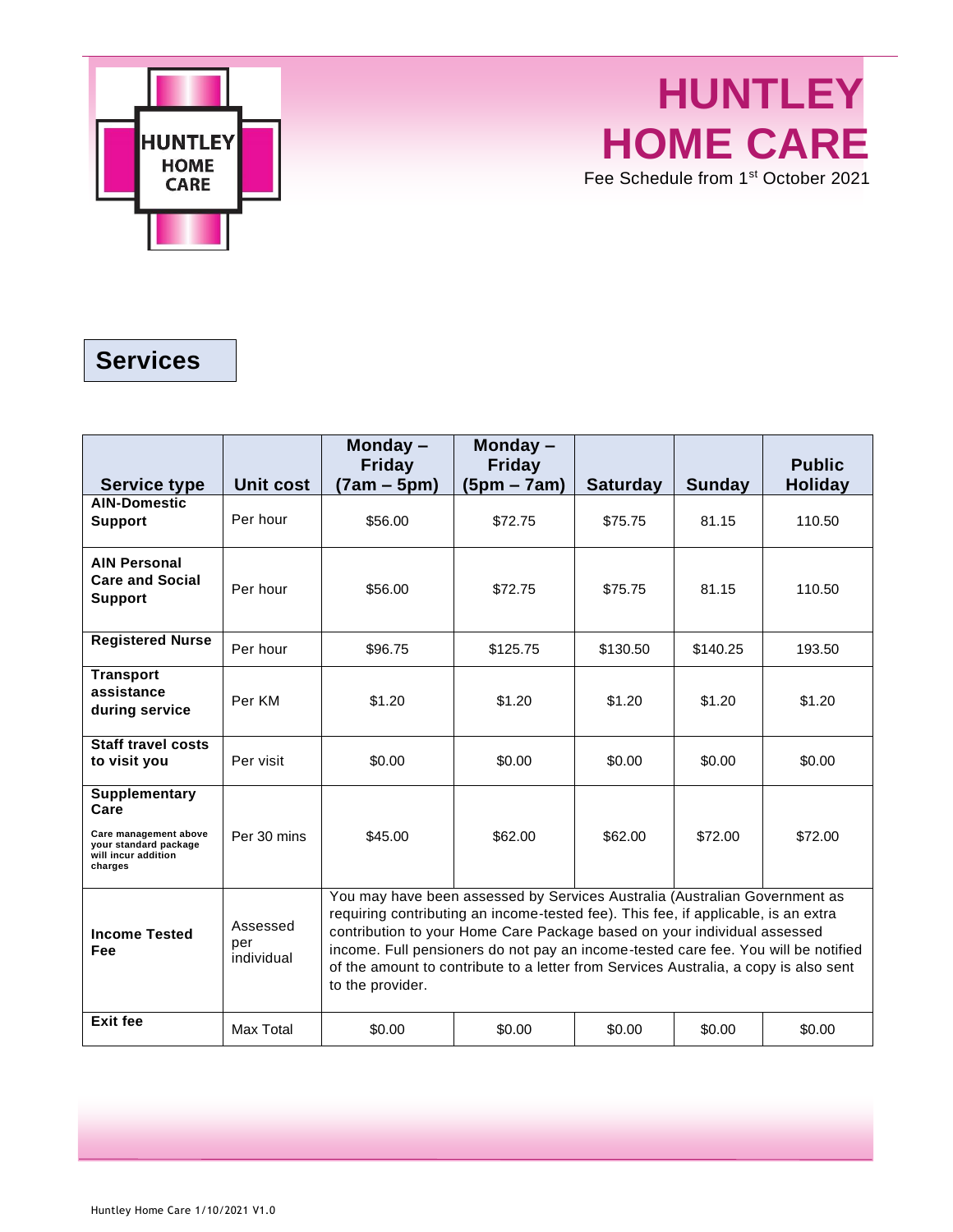## **External Service Costs and Purchases**

| <b>Service type</b>              | <b>Examples</b>                                                                                                                                                                                                                       | Cost                                                        |
|----------------------------------|---------------------------------------------------------------------------------------------------------------------------------------------------------------------------------------------------------------------------------------|-------------------------------------------------------------|
| <b>Equipment and other items</b> | Purchasing of equipment i.e.,<br>Wheelchair, scooter, wheelie walker,<br>hoist, specialist bed, pressure relieving<br>mattresses, personal alarms, assistive<br>technology<br>Also, incontinence aids, stoma care,<br>wound products. | Invoice cost plus 10%<br>service fee (capped at<br>\$100.00 |
| <b>Allied Health</b>             | Podiatry, Occupational Therapist,<br>Physiotherapy, dietician, psychologist,                                                                                                                                                          | Invoice cost plus 10%<br>service fee                        |
| <b>Maintenance</b>               | Gardening, repairs, building/home<br>modifications, spring cleaning                                                                                                                                                                   | Invoice cost plus 10%<br>service fee                        |
| <b>Other services</b>            | Meal packages, outings with outside<br>providers,                                                                                                                                                                                     | Invoice cost plus 10%<br>service fee                        |

## **Management Service Fees per Fortnight**

| <b>Package Management Fee</b> | A fixed fee that covers the ongoing<br>administration and organisational<br>activities associated with ensuring the<br>smooth delivery and management of<br>your Home Care Package. It includes<br>costs for preparing monthly statements,<br>managing your package funds,<br>payments, accounting and compliance<br>with Government regulations and<br>standards                                                                                                                                                                                                                                                                                                  | Fortnightly charge:<br>Level 1 \$27.77<br>Level 2 \$48.85<br>Level 3 \$106.31<br>Level 4 \$161.10 |
|-------------------------------|--------------------------------------------------------------------------------------------------------------------------------------------------------------------------------------------------------------------------------------------------------------------------------------------------------------------------------------------------------------------------------------------------------------------------------------------------------------------------------------------------------------------------------------------------------------------------------------------------------------------------------------------------------------------|---------------------------------------------------------------------------------------------------|
| <b>Care Management Fee</b>    | The Care Management fee is fixed and<br>covers the cost associated with ensuring<br>that you are receiving the services you<br>choose to best meet your individual<br>needs. This is achieved by engaging<br>with you to undertake an initial<br>assessment and care planning, ongoing<br>care reviews, ensuring your care is<br>aligned with other support services as<br>required, rostering, and scheduling the<br>service to suit your needs and<br>preferences and providing a point of<br>contact for the consumer.<br>This also includes addressing risk to the<br>consumers safety and well-being<br>ensuring care delivered is culturally<br>appropriate. | Fortnightly charge:<br>Level 1 \$48.60<br>Level 2 \$85.49<br>Level 3 \$186.09<br>Level 4 \$282.03 |